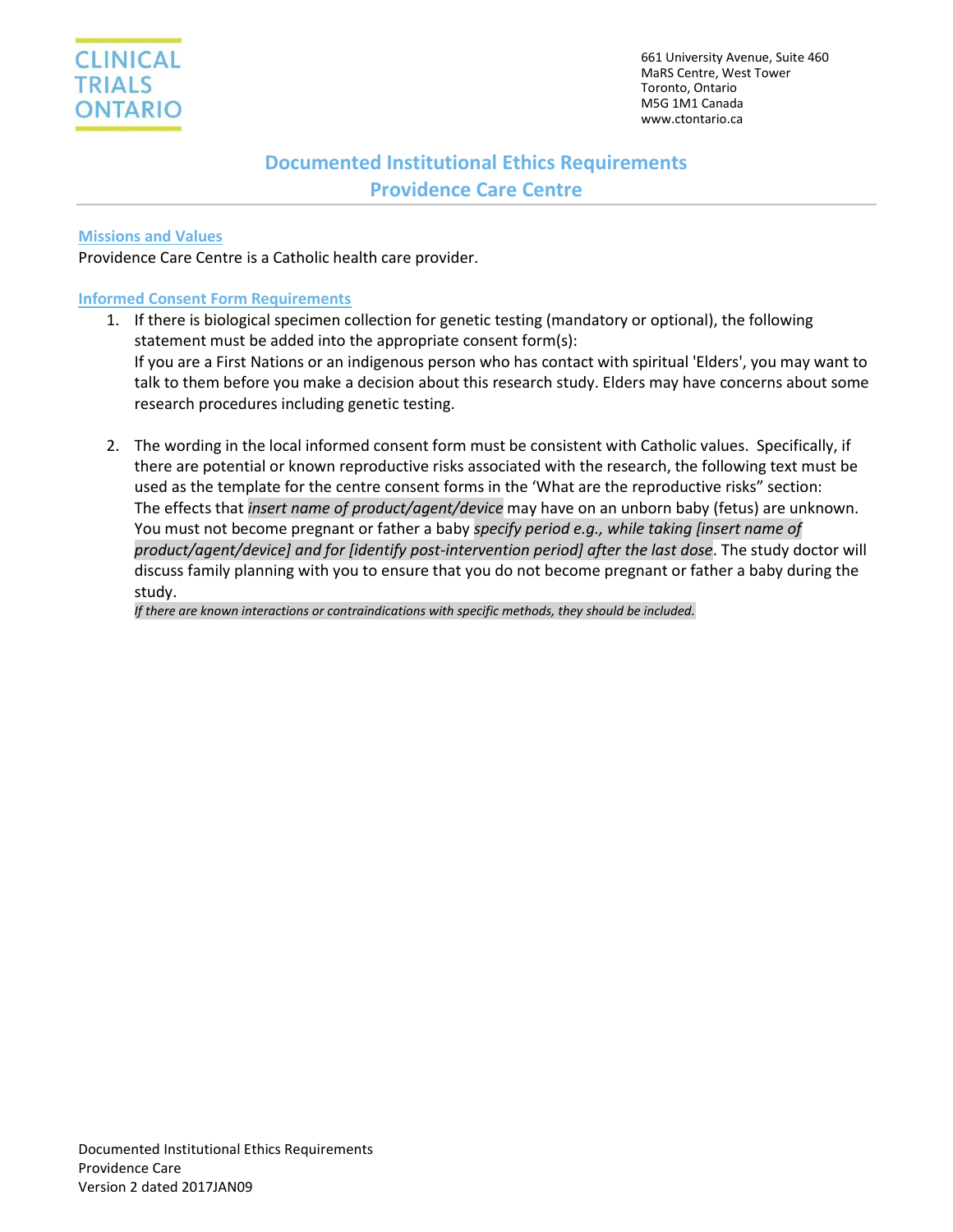

661 University Avenue, Suite 460 MaRS Centre, West Tower Toronto, Ontario M5G 1M1 Canada [www.ctontario.ca](http://www.ctontario.ca/)

# **SRERS Administration Providence Care Centre**

# **Hospital Based Researchers**

For hospital-based research occurring in more than one affiliated hospital (e.g., Kingston Health Sciences Centre (KGH site) and/or Kingston Health Sciences Centre (HDH site) and/or PCC) with a single Principal Investigator, the Principal Investigator must specify their primary institution in the "Centre" tab of the Centre Initial Application, and the additional sites in the response to question 2.5 (click "Yes" and then enter the additional Affiliated Hospital name(s) in the sub-questions).

When research is occurring in more than one Affiliated Hospital, the Kingston research team must also ensure that collaborators (as outlined in the CTO Stream section of each applicable SRERS Administration form) from each Affiliated Hospital are manually added to the Centre Initial Application.

For more information on hospital based research please refer to: http://www.queensu.ca/traq/awards-grantscontracts/supportive-documents/.

### **TRAQ**

A TRAQ DSS FORM must be completed for all Research projects.

If your research is taking place within one of the Kingston area hospitals please be sure to include the Hospital Departmental Impact & Information Form with your TRAQ submission. All hospital departments impacted by your research must be checked off on the "Approvals" tab.

For more information, please consult "Hospital Based Research - Tips for Completing the TRAQ DSS FORM", "Hospital Departmental Impact & Information Form Tips", and "Hospital-Based Research Frequently Asked Questions (FAQ)" available at [http://www.queensu.ca/traq/awards-grants-contracts/supportive-documents/.](http://www.queensu.ca/traq/awards-grants-contracts/supportive-documents/)

#### **CTO Stream**

#### **Collaborators:**

The following collaborators must be given a role on all Provincial Initial Application (PIA) forms and Centre Initial Application (CIA) forms.

| Email: philpota@providencecare.ca<br>Role: Institutional Representative  |
|--------------------------------------------------------------------------|
| Email: jennifer.couture@queensu.ca<br>Role: Institutional Representative |
| Email: lisa.mcavoy@kingstonhsc.ca                                        |

Role: Institutional Admin

This access is automatically granted when the Centre Initial Application is created. **When PCC is the Provincial Applicant site the research team should immediately create the CIA for PCC (right after creating the PIA)**. This will ensure that access is automatically granted as required above, otherwise the research team will need to manually add these roles to the PIA prior to submission.